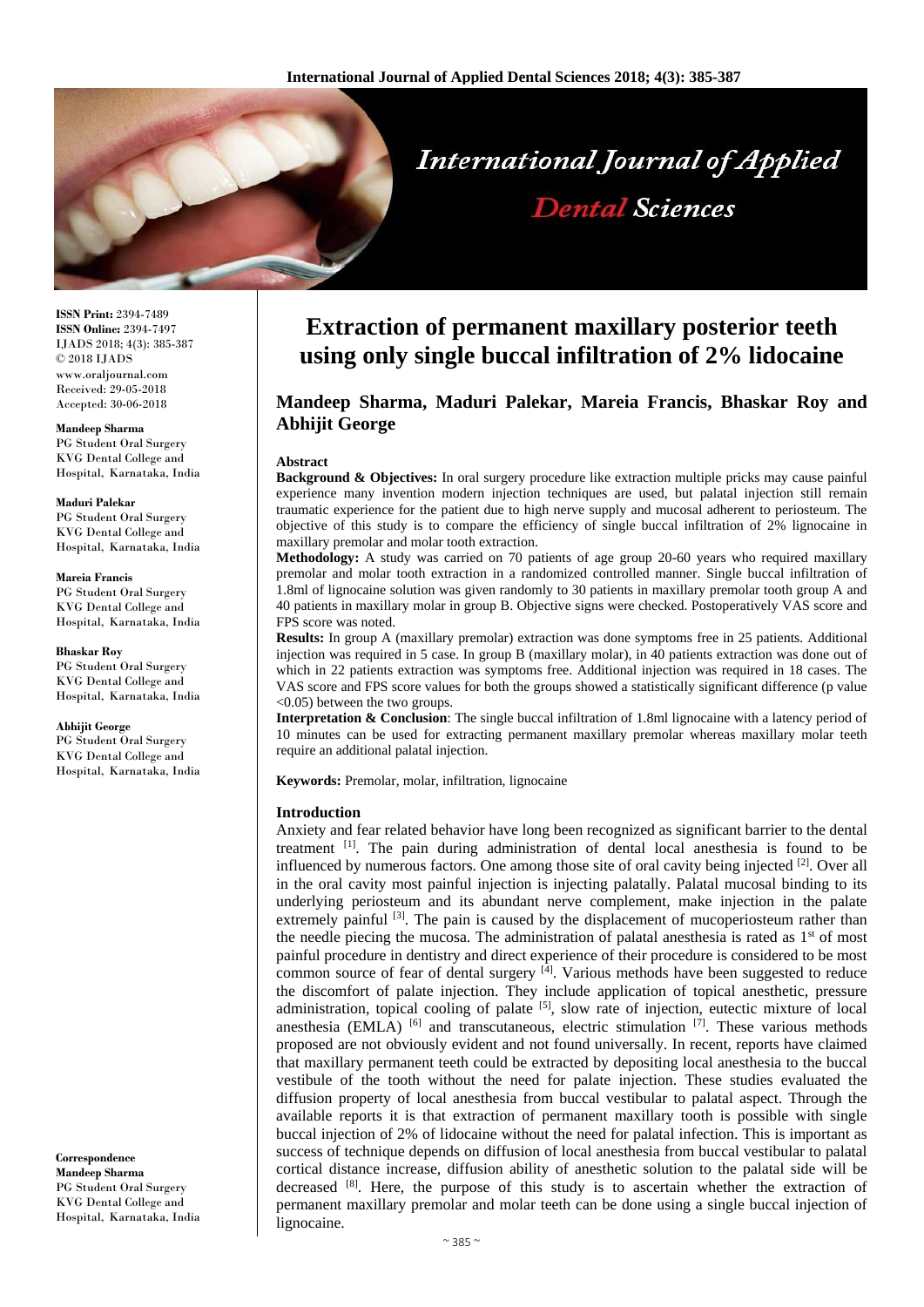**Aim:** To evaluate the efficacy of single buccal infiltration of 2% lignocaine in extraction of maxillary premolar teeth and maxillary molar teeth.

**Objectives:** To assess the presence or absence of pain in buccal gingiva and palatal gingiva after infiltration using objective method. To record the subjective pain during procedure using VAS and FPS scale. To measure the duration of the anesthesia.

**Methodology:** A randomized study was carried on 70 patients of age group 30-40 years who required maxillary premolar teeth and maxillary molar extraction, visiting the Department of Oral and Maxillofacial surgery. Buccal infiltration of 1.8ml of anesthetic solution was given randomly to 30 patients in group A whereas same was given in 40 patients in group B. Objective signs were checked after 10 minutes.

Inclusion criteria: Patients who require maxillary premolar teeth and maxillary molar teeth extraction due to appropriate causes. Patients not having any acute periapical infections. Patients in the age group of 20-60 years. Patient of orthodontic extraction of premolar.

Exclusion criteria: Subjects with any previous history of complications associated with local anaesthetic administration. Presence of acute infection or swelling. Patients unable to give informed consent. Those with teeth showing mobility. Pregnant women and lactating mother.

Complete history of all patients was taken. Intra oral periapical radiograph (to rule out any periapical pathology) was taken for every patient. Informed consent was taken and patient was randomly allocated to the study. Buccal infiltration along the long axis of the tooth to be extracted was given. With slow injection technique (approximately 1ml/min) and full cartridge (1.8ml of solution) was deposited. Objective signs were checked after 10 minutes and if the patient complains of pain, then additional palatal infiltration was given and was mentioned. The patients were asked to mark their pain perception after the extraction on the VAS

scale and the operator marked the pain score on the FPS. Following the surgery, the standard postoperative instructions were given to the patients along with the antibiotics and analgesics as and when required.

## **Results**

For statistical analysis, Chi square test and Mann-Whitney Test were done and "p" value less than 0.05 was accepted as indicating statistical significance.

A total of 33 males and 37 females included in the study with 13 males and 22 females participated in group A and 18 males and 15 females participated in group B (graph 1). A mean age of 25.2 years in group A and 34.14 years in group B was found.



**Graph 1:** Distribution of sexes in the study

In group a (maxillary premolar) extraction was performed in 25 patients without the need of additional injection. However additional palatal infiltration was given in 5 cases who reported pain during palatal instrumentation. In group B (maxillary molar) 22 patient's extraction was symptoms free. Additional injection was required in 18 cases (table 1).

| `able |  |
|-------|--|
|-------|--|

| Groups  | Pain on buccal<br>instrumentation | Pain on palatal<br>instrumentation | <b>Extraction performed without</b><br>additional injection | <b>Additional injections</b><br>required |
|---------|-----------------------------------|------------------------------------|-------------------------------------------------------------|------------------------------------------|
| Group A | $n_{11}$                          | 5(16.66%)                          | 25(83.33%)                                                  |                                          |
| Group B | n11                               | 18(45%)                            | 22(55%)                                                     |                                          |





**Graph 2-3:** VAS and FPS in group A and B (graph 2- Group A and graph 3- Group B)